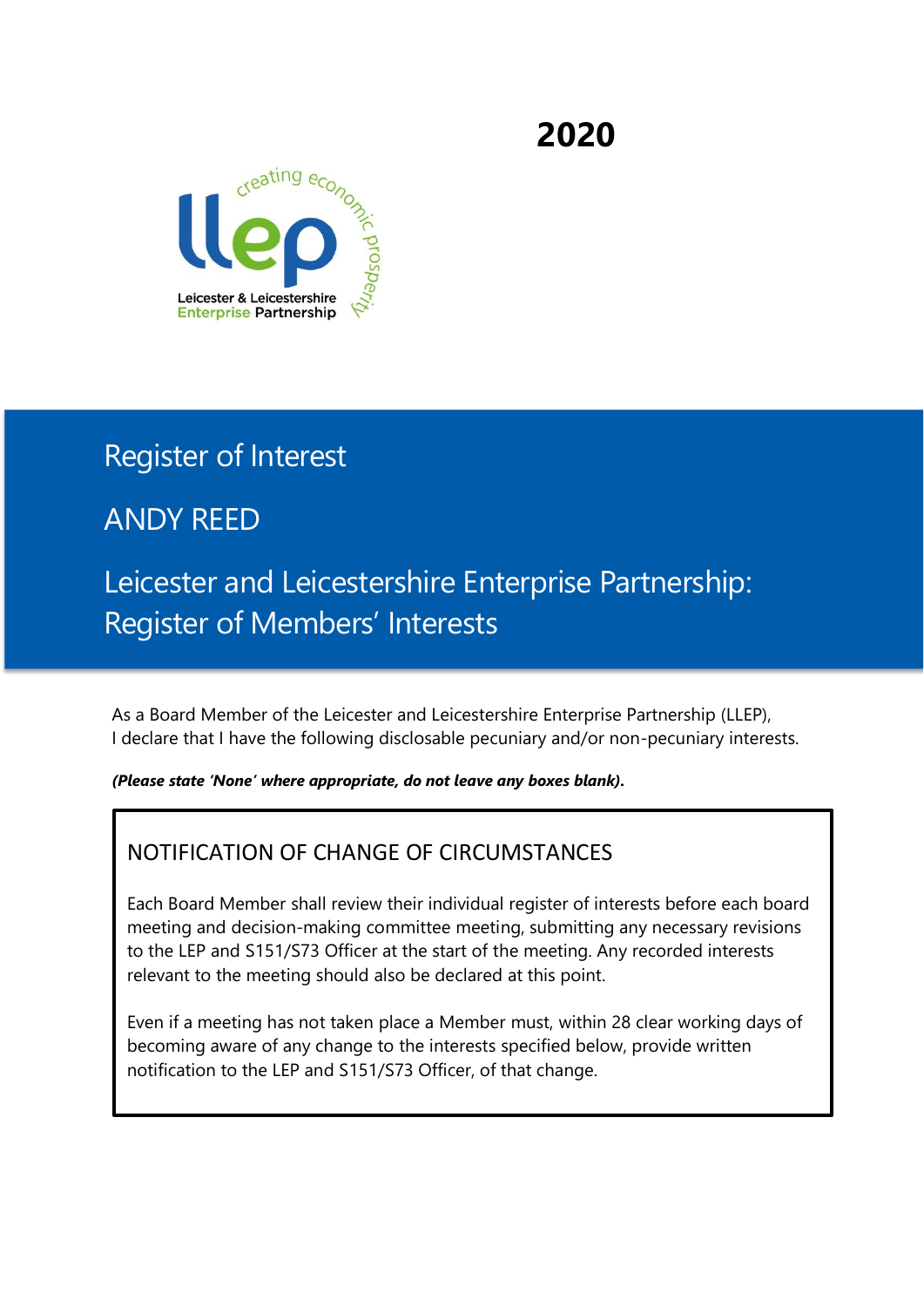\***SPOUSE/PARTNER** – In the notice below my spouse or partner means anyone who meets the definition in the [Localism Act,](http://www.legislation.gov.uk/ukpga/2011/20/contents/enacted) i.e. my spouse or civil partner, or a person with whom I am living as a spouse or a person with whom I am living as if we are civil partners, and I am aware that that person has the interest having carried out a reasonable level of investigation. Where your spouse or partner has recently been involved in any activity which would have been declarable, this should be mentioned, with the date the activity ended.

| <b>SECTION</b><br>1            | ANY EMPLOYMENT, OFFICE,<br><b>TRADE, PROFESSION OR</b><br><b>VOCATION CARRIED ON FOR</b><br><b>PROFIT OR GAIN</b>               | <b>MEMBER (and/or spouse/partner</b><br>where applicable)                                                                 |
|--------------------------------|---------------------------------------------------------------------------------------------------------------------------------|---------------------------------------------------------------------------------------------------------------------------|
| 1.1                            | Name of:<br>your employer(s)<br>any business carried on by                                                                      | 1. Saje Impact Ltd<br>2. Loughborough University -                                                                        |
|                                | you<br>any other role in which you                                                                                              | <b>External Advisor to Institute for</b><br>Sport Business at London<br>Campus (non remunerated)                          |
|                                | receive remuneration<br>(this includes remunerated<br>roles such as councillors).                                               | 3. EP Partners<br><b>Non-Executive Director</b>                                                                           |
|                                |                                                                                                                                 | 4. Incus Performance - NED<br>Advisor                                                                                     |
| 1.2                            | Description of employment or<br>business activity.                                                                              | 1. Director - Sports & Charity<br><b>Strategy Consultancy, various</b><br>clients                                         |
|                                |                                                                                                                                 | 2. External Liaison Partner for<br>Loughborough University<br>London campus with major<br>strategic partnerships in sport |
|                                |                                                                                                                                 | 3. Recruitment firm in elite<br>performance sports - NED                                                                  |
|                                |                                                                                                                                 | 4. Incus -sport performance<br>technology start up                                                                        |
| 1.3                            | The name of any firm in which<br>you are a partner.                                                                             | <b>None</b>                                                                                                               |
| 1.4                            | The name of any company for<br>which you are a remunerated<br>director.                                                         | Spouse-<br>Sarah Reed<br>Director at Saje Impact Ltd                                                                      |
| <b>SECTION</b><br>$\mathbf{2}$ | <b>SPONSORSHIP</b>                                                                                                              | <b>MYSELF (and/or spouse/partner</b><br>where applicable)                                                                 |
| 2.1                            | Any financial benefit obtained<br>(other than from the LEP) which<br>is paid as a result of carrying out<br>duties as a Member. | <b>None</b>                                                                                                               |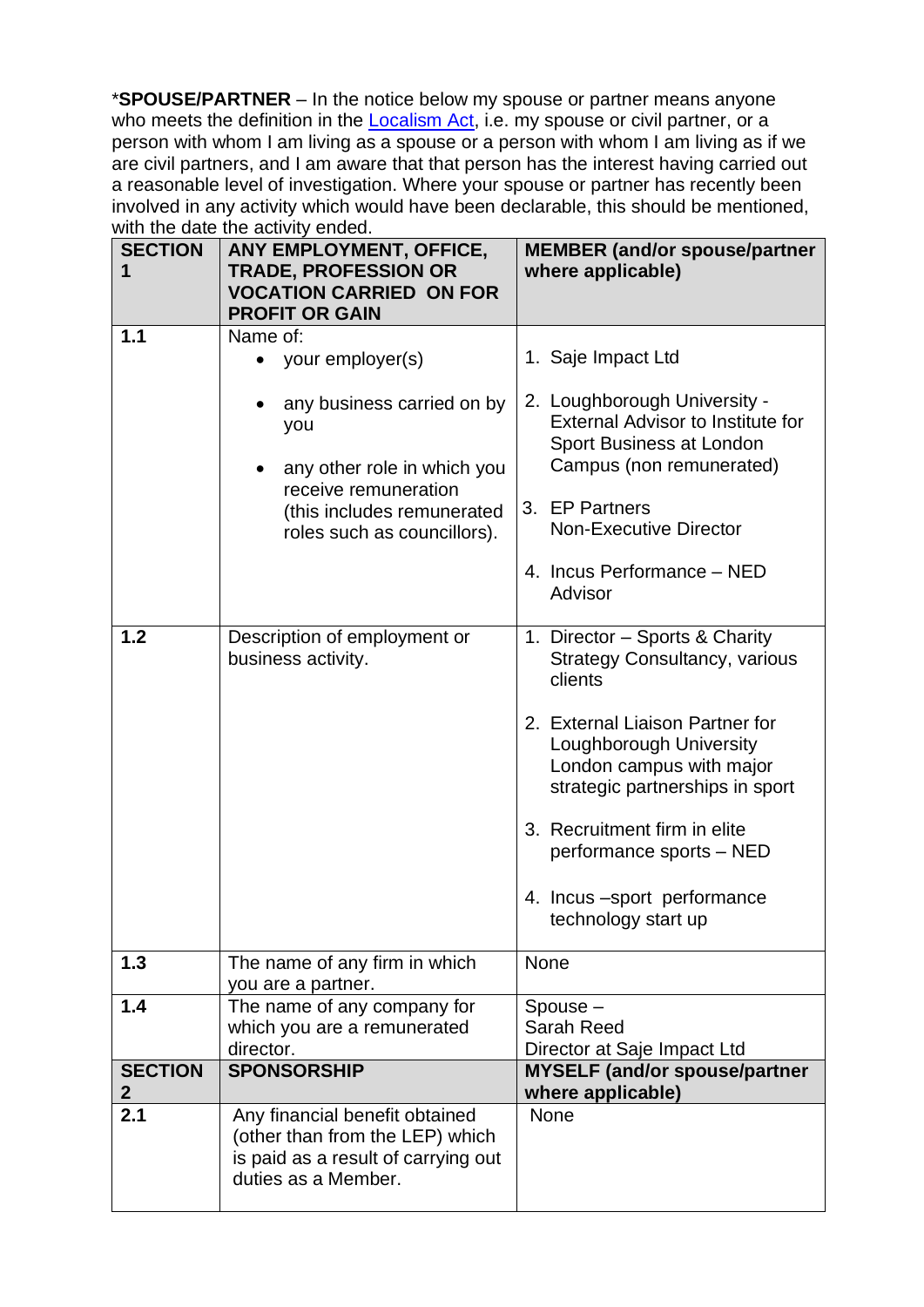|                     | This includes any payment or<br>financial benefit from a Trade<br>Union within the meaning of the<br><b>Trade Union and Labour</b><br><b>Relations (Consolidation) Act</b><br>1992 (a).                                                                                                                                                                                                                                                                                                                                                                 |                                                           |
|---------------------|---------------------------------------------------------------------------------------------------------------------------------------------------------------------------------------------------------------------------------------------------------------------------------------------------------------------------------------------------------------------------------------------------------------------------------------------------------------------------------------------------------------------------------------------------------|-----------------------------------------------------------|
| <b>SECTION</b><br>3 | <b>CONTRACTS</b>                                                                                                                                                                                                                                                                                                                                                                                                                                                                                                                                        | <b>MYSELF (and/or spouse/partner</b><br>where applicable) |
|                     | Any contract for goods, works or<br>services with the LEP which has<br>not been fully discharged by any<br>organisation named at 1.1.                                                                                                                                                                                                                                                                                                                                                                                                                   | <b>None</b>                                               |
|                     | Any contract for goods, works or<br>services entered into by any<br>organisation named at 1.1 where<br>either party is likely to have a<br>commercial interest in the<br>outcome of business being<br>decided by the LEP.                                                                                                                                                                                                                                                                                                                               | <b>None</b>                                               |
| <b>SECTION</b><br>4 | <b>LAND OR PROPERTY</b>                                                                                                                                                                                                                                                                                                                                                                                                                                                                                                                                 | <b>MYSELF (and/or spouse/partner</b><br>where applicable) |
|                     | Any interest you or any<br>organisation listed at 1.1 may<br>have in land or property which is<br>likely to be affected by a decision<br>made by the LEP.<br>This would include, within the                                                                                                                                                                                                                                                                                                                                                             | None                                                      |
|                     | area of the LEP:<br>Any interest in any land in<br>the LEP areas, including<br>your place(s) of residency<br>Any tenancy where the<br>landlord is the LEP and the<br>tenant is a body in which<br>the relevant person has an<br>interest<br>Any licence for a month or<br>longer to occupy land<br>owned by the LEP.<br>For property interests, please<br>state the first part of the postcode<br>and the Local Authority where the<br>property resides. If you own/lease<br>more than one property in a<br>single postcode area, please<br>state this. |                                                           |
| <b>SECTION</b><br>5 | <b>SECURITIES</b>                                                                                                                                                                                                                                                                                                                                                                                                                                                                                                                                       | <b>MYSELF (and/or spouse/partner</b><br>where applicable) |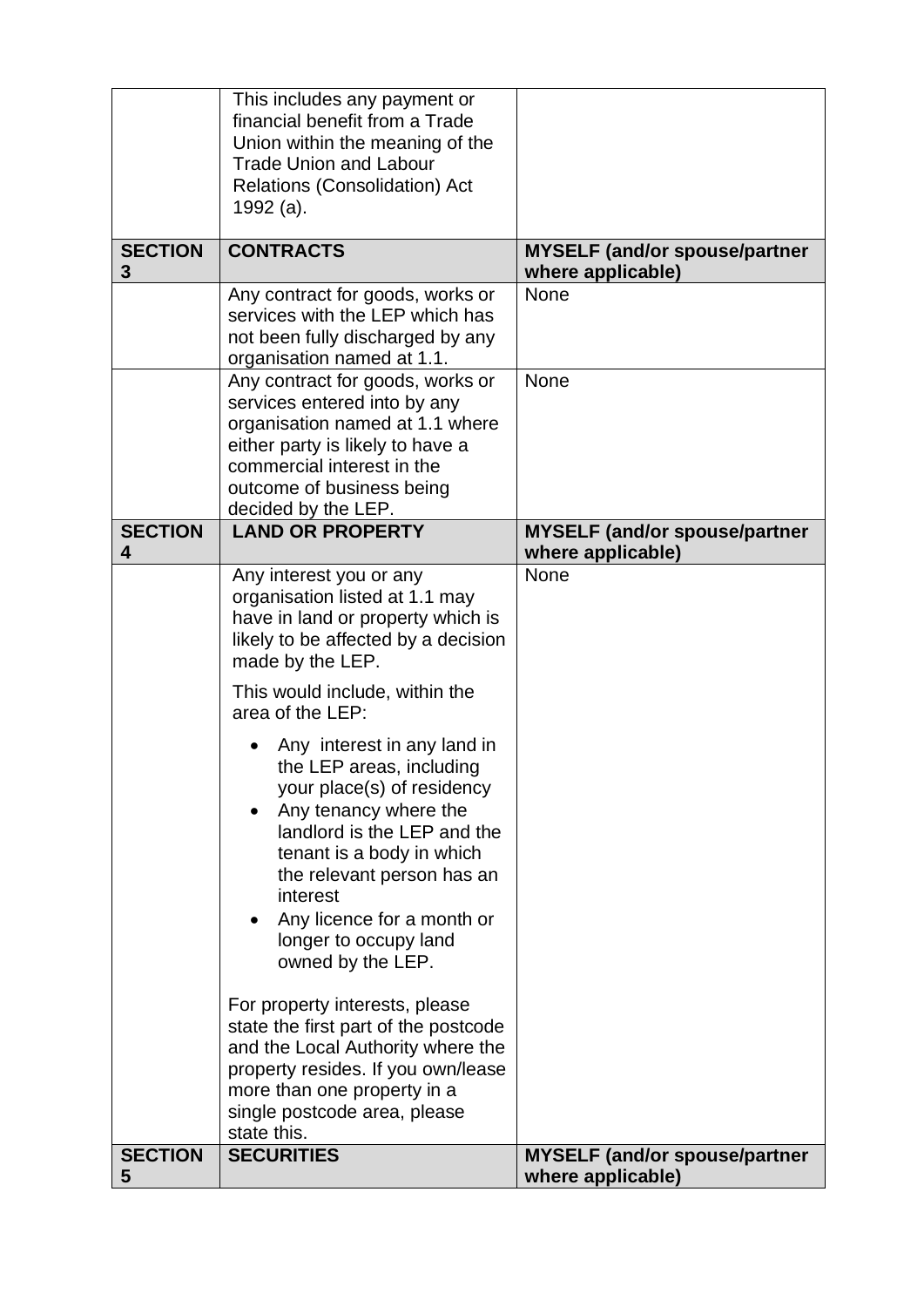| 5.1                 | Any interest in securities of an<br>organisation under 1.1 where:-<br>(a) that body (to my knowledge)<br>has a place of business or<br>land in the area of the LEP;<br>and<br>(b) either $-$<br>(i) the total nominal value of the<br>securities exceeds £25,000<br>or one hundredth of the total<br>issued share capital of that<br>body; or<br>(ii) if the share capital of that<br>body is of more than one<br>class, the total nominal value<br>of the shares of any one<br>class in which has an interest<br>exceeds one hundredth of<br>the total issued share capital<br>of that class. | <b>None</b>                                               |
|---------------------|------------------------------------------------------------------------------------------------------------------------------------------------------------------------------------------------------------------------------------------------------------------------------------------------------------------------------------------------------------------------------------------------------------------------------------------------------------------------------------------------------------------------------------------------------------------------------------------------|-----------------------------------------------------------|
| <b>SECTION</b><br>6 | <b>GIFTS AND HOSPITALITY</b>                                                                                                                                                                                                                                                                                                                                                                                                                                                                                                                                                                   | <b>MYSELF (and/or spouse/partner</b><br>where applicable) |
|                     | Any gifts and/or hospitality<br>received as a result of<br>membership of the LEP (above<br>the value of £50).                                                                                                                                                                                                                                                                                                                                                                                                                                                                                  | <b>None</b>                                               |